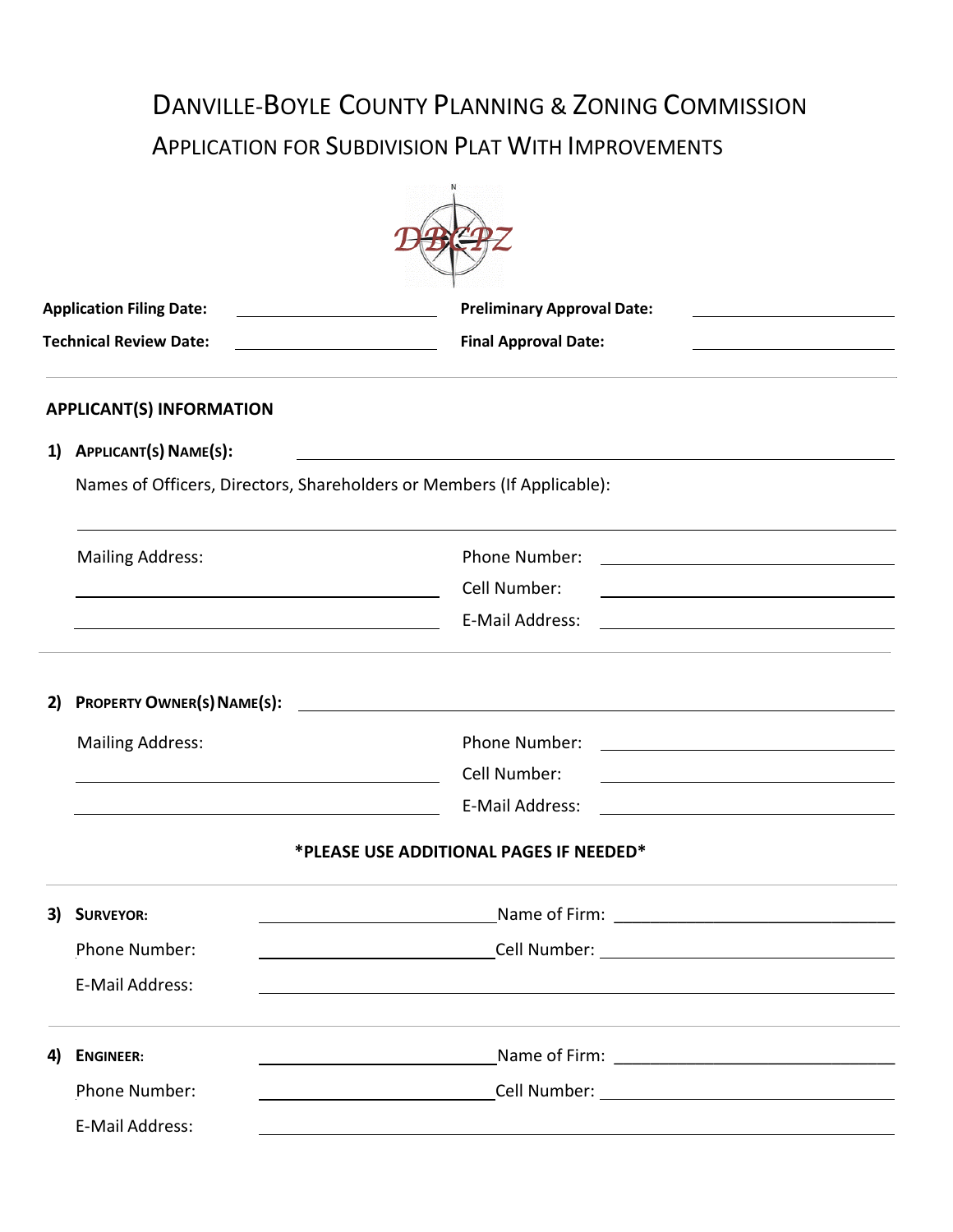#### **PROPERTY INFORMATION**

| Property Address:         |                                                                                                                       |
|---------------------------|-----------------------------------------------------------------------------------------------------------------------|
| <b>PVA Parcel Number:</b> | <u> 1980 - Andrea Aontaithe ann an t-Aontaithe ann an t-Aontaithe ann an t-Aontaithe ann an t-Aontaithe ann an t-</u> |
| Lot Acreage:              |                                                                                                                       |
| Current Zoning:           |                                                                                                                       |
|                           |                                                                                                                       |

#### **APPLICATION CHECKLIST**

| A completed and signed Application                                                                                                                                                                                                                                  |
|---------------------------------------------------------------------------------------------------------------------------------------------------------------------------------------------------------------------------------------------------------------------|
| Agency Signature(s), as required by Subdivision Regulations                                                                                                                                                                                                         |
| Proposed Lot Layout prepared by a licensed surveyor or engineer depicting the various portion(s) of<br>the property to be included in the proposed Subdivision Plat (Please include: two (2) - 18" x 24" and<br>two $(2) - 11'' \times 17''$ preliminary plat sets) |
| Topographic Survey, if required<br>Two (2) draft sets of proposed Plat Restrictions, Property or Condominium Owners<br>Association Covenants, Master Deed or Restrictions, if applicable<br>Filing and Recording Fees                                               |

## **CHECKLIST FOR PUBLIC CONSTRUCTION PLANREVIEW:**

 Construction Plans per Subdivision Regulations (Please include: two (2) - 18" x 24" full plan sets) Traffic Impact Study (TIS) and/ or Geologic Analysis (Phase I), if required Drainage Plan & Calculations (Please include: two (2) - 18" x 24" plan sets) Pavement Design Catalog (Please include: two (2) - 11" x 17" design sets) SWPPP/ EPSC Plan (2 Copies) (Please include: two (2) - 11" x 17" plan sets) Construction Project Bond Estimate

## **REQUIRED FOR PUBLIC CONSTRUCTION PLAN PROJECT START:**

| Signed Construction Contract and submission of Construction Review Fee |  |  |
|------------------------------------------------------------------------|--|--|
|                                                                        |  |  |

Submission of Construction Project Bond

Notice to Proceed (Issued by Planning Commission)